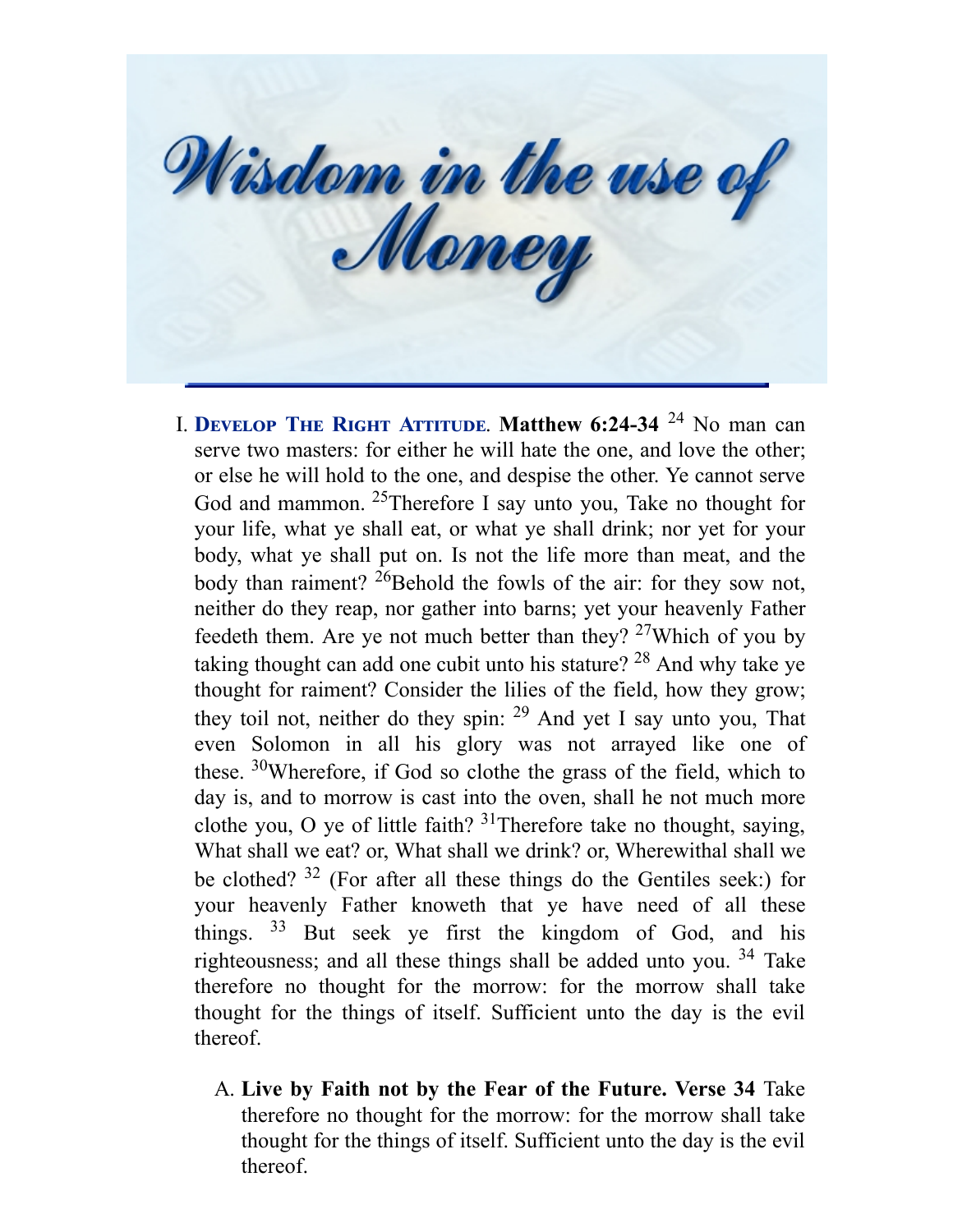Godly fear is good but fear of the future which causes one to scrimp and save to the exclusion of God's work is wrong!

B. **Don't Rob God to Build Your Home.** - **Malachi 3:8-10** <sup>8</sup> Will a man rob God? Yet ye have robbed me. But ye say, Wherein have we robbed thee? In tithes and offerings. <sup>9</sup> Ye are cursed with a curse: for ye have robbed me, even this whole nation. <sup>10</sup> Bring ye all the tithes into the storehouse, that there may be meat in mine house, and prove me now herewith, saith the LORD of hosts, if I will not open you the windows of heaven, and pour you out a blessing, that there shall not be room enough to receive it.

Build your home depending upon God's plan and not yours. **Matthew 7:26** And every one that heareth these sayings of mine, and doeth them not, shall be likened unto a foolish man, which built his house upon the sand:

## C. **Trust God's Direction for Your Life.**

- 1. Be Content **1 Timothy 6:6-11** <sup>6</sup> But godliness with contentment is great gain.  $7$  For we brought nothing into this world, and it is certain we can carry nothing out. <sup>8</sup> And having food and raiment let us be therewith content. <sup>9</sup> But they that will be rich fall into temptation and a snare, and into many foolish and hurtful lusts, which drown men in destruction and perdition.  ${}^{10}$ For the love of money is the root of all evil: which while some coveted after, they have erred from the faith, and pierced themselves through with many sorrows. <sup>11</sup> But thou, O man of God, flee these things; and follow after righteousness, godliness, faith, love, patience, meekness.
- 2. Learn to depend upon God not your own resources.
- 3. Be patient with what God is doing.
- 4. Pray **1 Thessalonians 5:17-18** <sup>17</sup> Pray without ceasing. <sup>18</sup>In every thing give thanks: for this is the will of God in Christ Jesus concerning you.
- II. REJOICE IN THE TROUBLES THAT COME. James 1:2-3<sup>2</sup> My brethren, count it all joy when ye fall into divers temptations;  ${}^{3}$ Knowing this, that the trying of your faith worketh patience.
	- A. **Brokenness helps us to be more like Jesus. 2 Corinthians 4:1-18** <sup>1</sup>Therefore seeing we have this ministry, as we have received mercy, we faint not;  $2$  But have renounced the hidden things of dishonesty, not walking in craftiness, nor handling the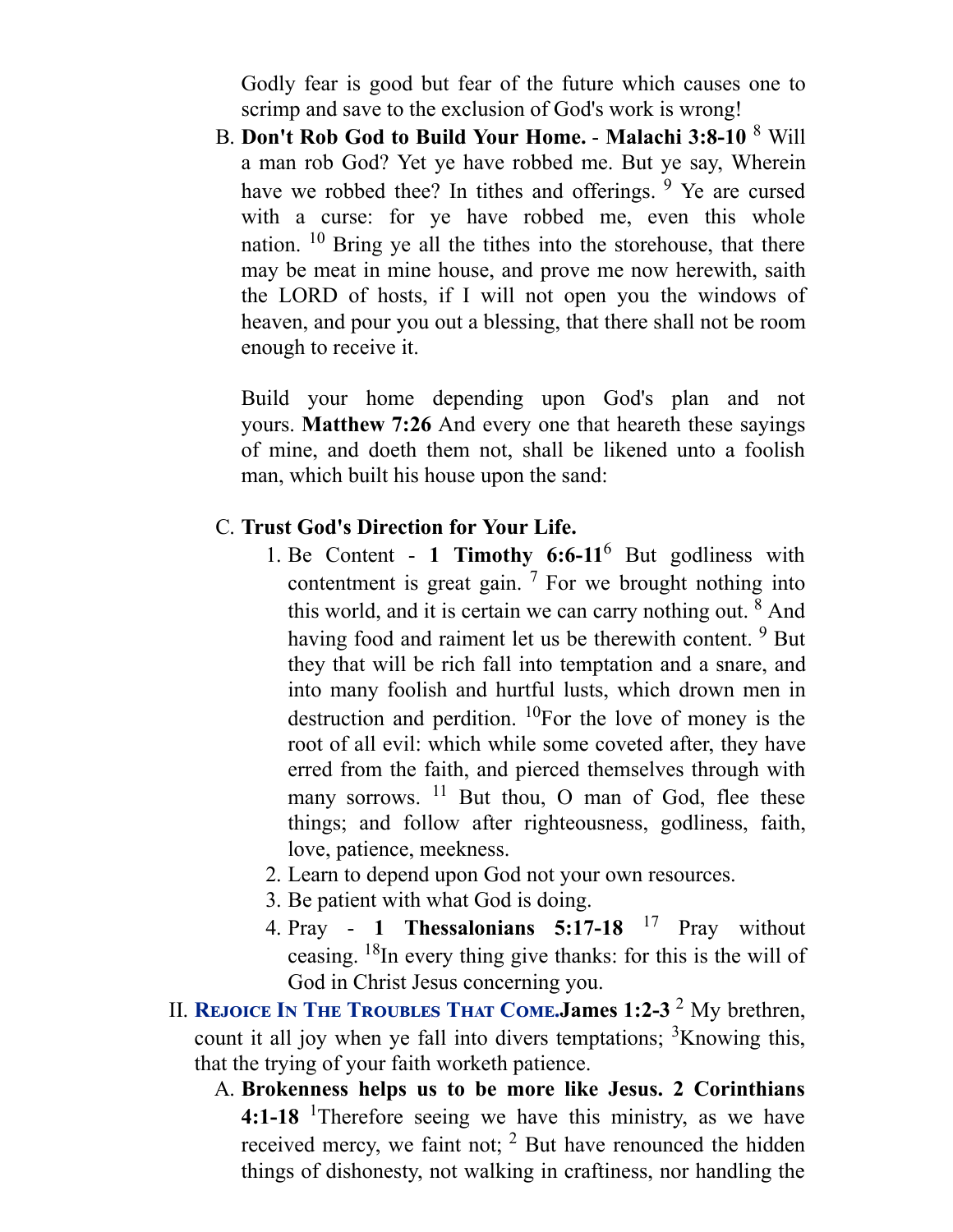word of God deceitfully; but by manifestation of the truth commending ourselves to every man's conscience in the sight of God.<sup>3</sup> But if our gospel be hid, it is hid to them that are lost: <sup>4</sup> In whom the god of this world hath blinded the minds of them which believe not, lest the light of the glorious gospel of Christ, who is the image of God, should shine unto them. <sup>5</sup> For we preach not ourselves, but Christ Jesus the Lord; and ourselves your servants for Jesus' sake. <sup>6</sup> For God, who commanded the light to shine out of darkness, hath shined in our hearts, to give the light of the knowledge of the glory of God in the face of Jesus Christ.<sup>7</sup> But we have this treasure in earthen vessels, that the excellency of the power may be of God, and not of us. <sup>8</sup> We are troubled on every side, yet not distressed; we are perplexed, but not in despair; <sup>9</sup>Persecuted, but not forsaken; cast down, but not destroyed; <sup>10</sup> Always bearing about in the body the dying of the Lord Jesus, that the life also of Jesus might be made manifest in our body.  $11$  For we which live are alway delivered unto death for Jesus' sake, that the life also of Jesus might be made manifest in our mortal flesh. <sup>12</sup>So then death worketh in us, but life in you. <sup>13</sup> We having the same spirit of faith, according as it is written, I believed, and therefore have I spoken; we also believe, and therefore speak; <sup>14</sup> Knowing that he which raised up the Lord Jesus shall raise up us also by Jesus, and shall present us with you. <sup>15</sup> For all things are for your sakes, that the abundant grace might through the thanksgiving of many redound to the glory of God. <sup>16</sup> For which cause we faint not; but though our outward man perish, yet the inward man is renewed day by day.  $17$  For our light affliction, which is but for a moment, worketh for us a far more exceeding and eternal weight of glory; <sup>18</sup> While we look not at the things which are seen, but at the things which are not seen: for the things which are seen are temporal; but the things which are not seen are eternal.

B. **There is a purpose in troubles. 2 Corinthians 1:3-7** <sup>3</sup> Blessed be God, even the Father of our Lord Jesus Christ, the Father of mercies, and the God of all comfort; <sup>4</sup> Who comforteth us in all our tribulation, that we may be able to comfort them which are in any trouble, by the comfort wherewith we ourselves are comforted of God.<sup>5</sup> For as the sufferings of Christ abound in us, so our consolation also aboundeth by Christ. <sup>6</sup> And whether we be afflicted, it is for your consolation and salvation, which is effectual in the enduring of the same sufferings which we also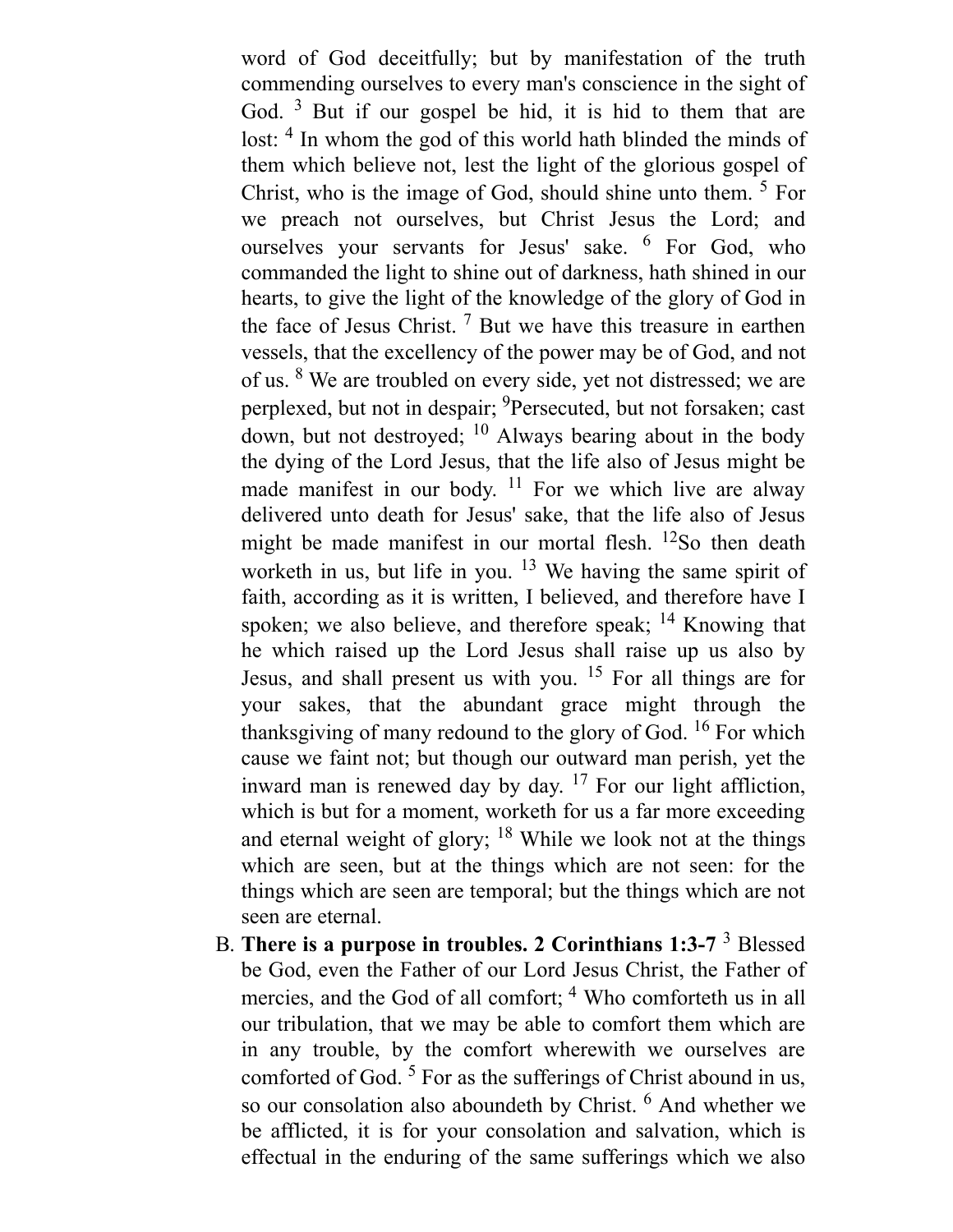suffer: or whether we be comforted, it is for your consolation and salvation.<sup>7</sup> And our hope of you is stedfast, knowing, that as ye are partakers of the sufferings, so shall ye be also of the consolation.

C. **Brokenness should teach us to depend upon God. Ephesians 3:13; 2 Corinthians 7:5-11**.

**Ephesians 3:13** Wherefore I desire that ye faint not at my tribulations for you, which is your glory.

**2 Corinthians 7:5-11** <sup>5</sup> For, when we were come into Macedonia, our flesh had no rest, but we were troubled on every side; without were fightings, within were fears. <sup>6</sup>Nevertheless God, that comforteth those that are cast down, comforted us by the coming of Titus;  $<sup>7</sup>$  And not by his coming only, but by the</sup> consolation wherewith he was comforted in you, when he told us your earnest desire, your mourning, your fervent mind toward me; so that I rejoiced the more.  $8$  For though I made you sorry with a letter, I do not repent, though I did repent: for I perceive that the same epistle hath made you sorry, though it were but for a season. <sup>9</sup> Now I rejoice, not that ye were made sorry, but that ye sorrowed to repentance: for ye were made sorry after a godly manner, that ye might receive damage by us in nothing. <sup>10</sup> For godly sorrow worketh repentance to salvation not to be repented of: but the sorrow of the world worketh death. <sup>11</sup> For behold this selfsame thing, that ye sorrowed after a godly sort, what carefulness it wrought in you, yea, what clearing of yourselves, yea, what indignation, yea, what fear, yea, what vehement desire, yea, what zeal, yea, what revenge! In all things ye have approved yourselves to be clear in this matter.

- III. GOD DESIRES THAT YOU BE CONTENTED. Hebrews 13:5-6<sup>5</sup> Let your conversation be without covetousness; and be content with such things as ye have: for he hath said, I will never leave thee, nor forsake thee. <sup>6</sup> So that we may boldly say, The Lord is my helper, and I will not fear what man shall do unto me.- **How**?
	- A. **Live by Conviction not by the Circumstances. 2 Peter 3:10-** 11<sup>10</sup>But the day of the Lord will come as a thief in the night; in the which the heavens shall pass away with a great noise, and the elements shall melt with fervent heat, the earth also and the works that are therein shall be burned up. <sup>11</sup> Seeing then that all these things shall be dissolved, what manner of persons ought ye to be in all holy conversation and godliness,
	- B. **Learn to be a giver. - 2 Corinthians 8:13-15** <sup>13</sup> For I mean not that other men be eased, and ye burdened:  $^{14}$ But by an equality, that now at this time your abundance may be a supply for their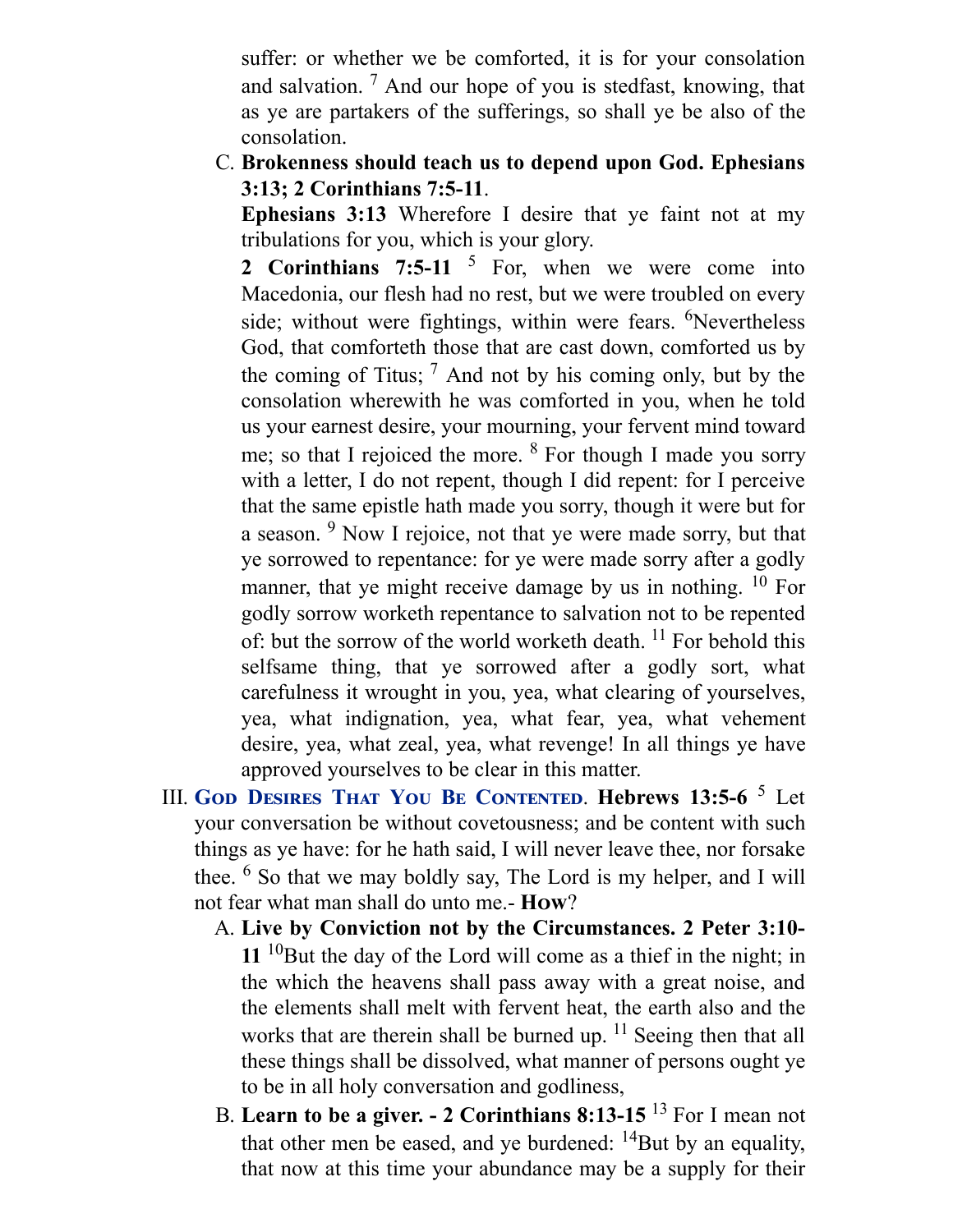want, that their abundance also may be a supply for your want: that there may be equality:  $15$  As it is written, He that had gathered much had nothing over; and he that had gathered little had no lack.

## C. **Be faithful. - 1 Corinthians 4:1-2, 7-14.**

**1 Corinthians 4:1-2** <sup>1</sup> Let a man so account of us, as of the ministers of Christ, and stewards of the mysteries of God.<sup>2</sup> Moreover it is required in stewards, that a man be found faithful.

**1 Corinthians 4:7-14** <sup>7</sup> For who maketh thee to differ from another? and what hast thou that thou didst not receive? now if thou didst receive it, why dost thou glory, as if thou hadst not received it? <sup>8</sup> Now ye are full, now ye are rich, ye have reigned as kings without us: and I would to God ye did reign, that we also might reign with you. <sup>9</sup> For I think that God hath set forth us the apostles last, as it were appointed to death: for we are made a spectacle unto the world, and to angels, and to men. <sup>10</sup> We are fools for Christ's sake, but ye are wise in Christ; we are weak, but ye are strong; ye are honourable, but we are despised. <sup>11</sup>Even unto this present hour we both hunger, and thirst, and are naked, and are buffeted, and have no certain dwellingplace; <sup>12</sup> And labour, working with our own hands: being reviled, we bless; being persecuted, we suffer it: <sup>13</sup> Being defamed, we intreat: we are made as the filth of the world, and are the offscouring of all things unto this day.  $^{14}$  I write not these things to shame you, but as my beloved sons I warn you.

- D. **Be thankful - Ephesians 5:20**Giving thanks always for all things unto God and the Father in the name of our Lord Jesus Christ;
- E. **Trust God, not your own resources, to take care of you. Matthew 6:34; Philippians 4:13**.

**Matthew 6:34** Take therefore no thought for the morrow: for the morrow shall take thought for the things of itself. Sufficient unto the day is the evil thereof.

**Philippians 4:13** I can do all things through Christ which strengtheneth me.

Prepared by *Dr. Robert E. Bliss*

"Old Patks" Baptist Ministries

1482 N. Ramah Dr.